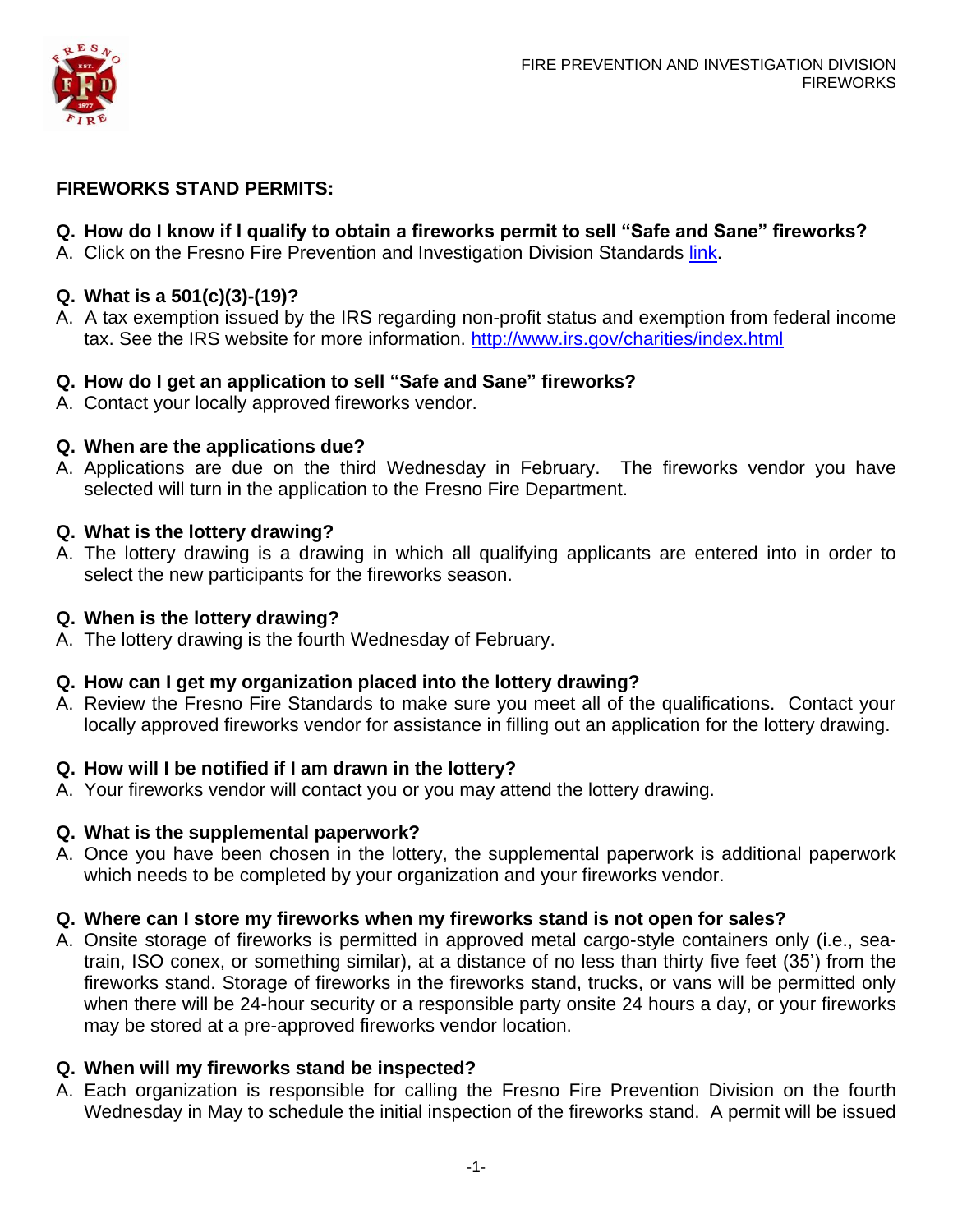once the initial inspection has been completed successfully. Your fireworks stand will be inspected randomly after the initial inspection.

Inspection appointments are as follows:

| June 28 | $8:00$ a.m. $-$ 4:00 p.m. |
|---------|---------------------------|
| June 29 | $8:00$ a.m. $-$ 4:00 p.m. |
| June 30 | $8:00$ a.m. $-$ 4:00 p.m. |
| July 1  | $8:00$ a.m. $-12:00$ p.m. |

Appointments will be available every half hour.

# **Q. What can I expect when my fireworks stand is inspected?**

A. See Appendix D of the Fresno Fire Department's Prevention Division Standards for inspection details. This appendix provides a list of the items being checked during fireworks stand inspections.

# **Q. What if I cannot be there for my fireworks stand initial inspection?**

- A. If you cannot be present at the pre-scheduled fireworks stand inspection appointment, someone else from your organization, or your fireworks vendor, should be present at the stand to meet the Fire Department.
- **Q. What will happen if no one from my organization, nor my fireworks vendor, is present when the Fire Department shows up for my previously scheduled initial inspection?**
- A. Your organization will be responsible for bringing a fee of \$81.00 to Fire Department Headquarters and rescheduling the initial inspection appointment within the parameters of the Standard.
- **Q. What if I have not received my product by the time my initial inspection is scheduled for my fireworks stand?**
- A. It is very important you stay in close contact with your fireworks vendor. If your product has not arrived at the time of your initial inspection, we will not be able to conduct your initial inspection and you will not receive your permit. You could be subject to a re-inspection fee of \$81.00.

# **Q. What if I need to reschedule or change my initial inspection appointment?**

A. You will need to come to the Fire Department Headquarters to pay a fee of \$61.00. The appointment will only be rescheduled if there is an inspector available at the date and time needed and the appointment is still within the parameters of the Standard.

# **Q. What will happen if I start selling fireworks from my stand before I receive my permit?**

A. If you sell fireworks without first receiving your fireworks permit from the Fresno Fire Prevention and Investigation Division, the individual or organization could face a fine of up to four (4) times the Standard permit amount, \$2,504.00; face possible criminal charges; as well as be responsible for cost recovery fees.

# **Q. Can I give my permit to another organization because I am unable to run my fireworks stand this year?**

A. NO. Permits are non-transferable.

# **Q. How old do you have to be to work in a fireworks stand?**

A. All persons involved in the sale of "Safe and Sane" fireworks shall be at least 18 years of age. Proof must be shown at any time when requested by Fire officials. Failure to produce valid picture identification upon request may result in revocation of your fireworks sales permit for the